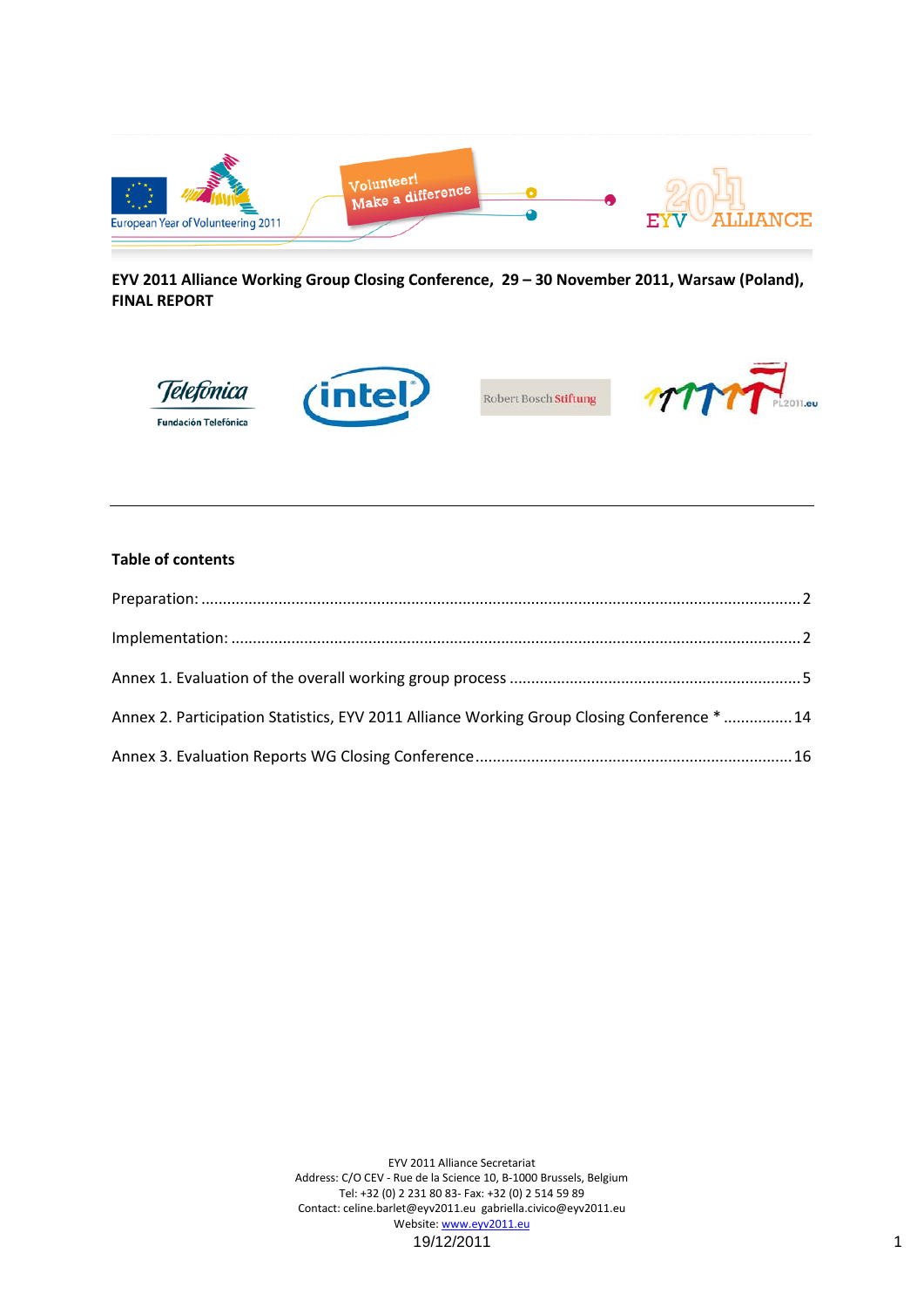# **Preparation:**

The Working Group closing conference benefited from the support of Intel. This support was financial but also crucially contributed to the hosting of the event through the availability of two of the staff from the Warsaw office volunteering to assist both in the preparation and implementation phases of the event.

The volunteers helped to locate the venue and entertainment for the gala dinner and prepared the welcome packs through sourcing the material and compiling the packs to be delivered to all the participants upon arrival.

The participants for the conference and the EYV 2011 Alliance staff arrived in Warsaw in the afternoon of 29 November 2011. After checking in at Novotel Central hotel, which was the venue providing both the accommodation and meeting facilities, the participants registered for the small groups for the following day before walking to the restaurant for the gala dinner.



# **Implementation:**

The EYV 2011 Alliance Executive Group (Magdalena Kurz, Martijn Pakker, Catherine Storry & Piotr Sadowski) welcomed everyone to the dinner and to Warsaw and led a traditional toast to thank all the working group members and their organisations , Intel, and the Secretariat staff for all the contributions to the working group process. The meal which included traditional Polish dishes was followed by a display of traditional Polish folk dancing in which the conference participants were invited to take part. To conclude the night a local cover band entertained the participants with well known tunes in celebration of all the hard work during the year.

The meeting opened on 30 November with an introductory session to explain the agenda, the purpose of the meeting and how it was connected with the EYV 2011 closing conference that would follow. During this session participants were also presented with a printed copy of the Policy Agenda on Volunteering in Europe (P.A.V.E) that was the main outcome of the working group process. Recognition and thanks were given to the additional support provided by the European



Commission that had made it possible to have printed copies available for the meeting.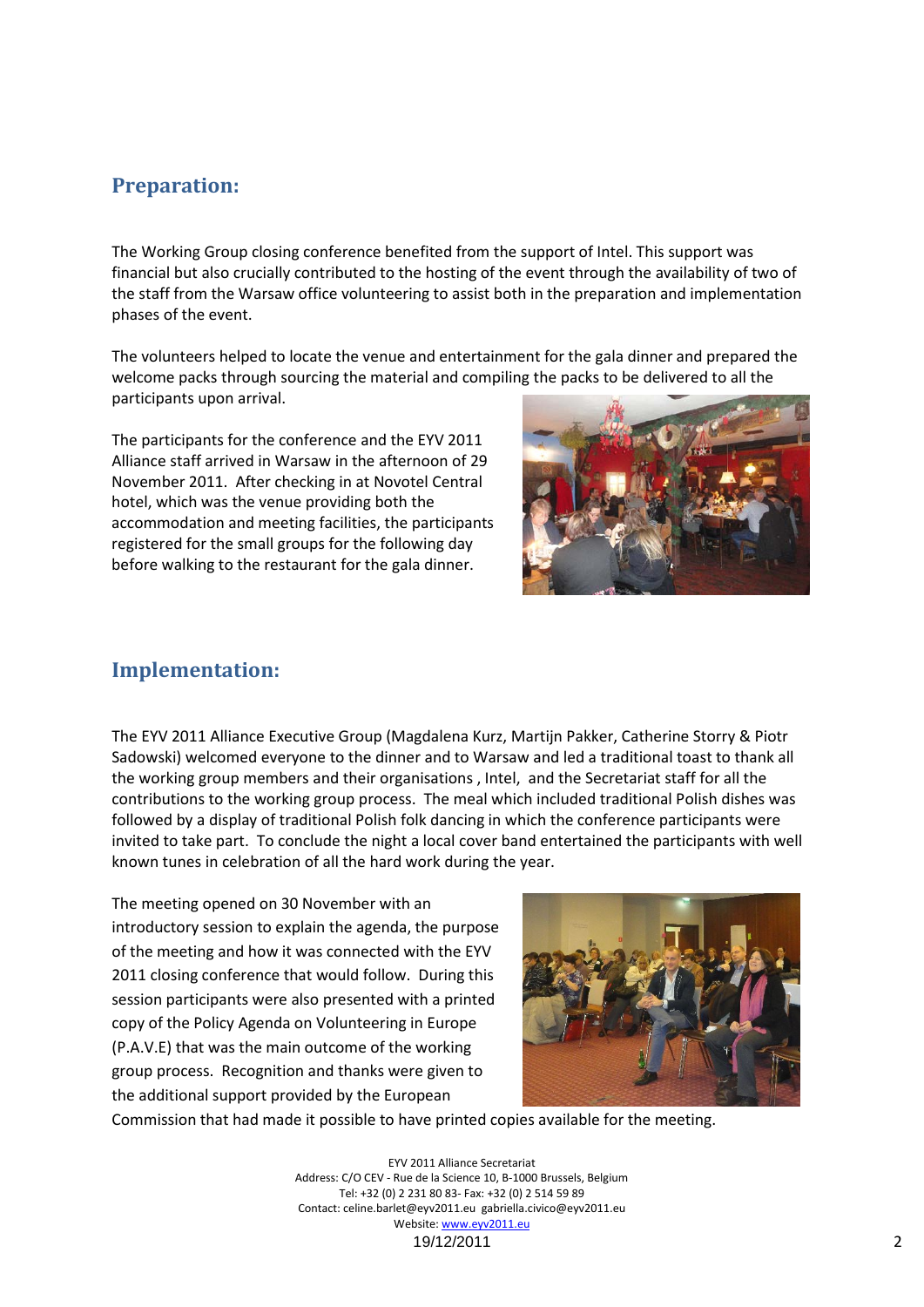The second part of the morning was for working group participants only and was a session to evaluate the overall working group process. The evaluation was facilitated by Marius Ulozas and used non-formal methodologies to reflect on the working process and the outcomes achieved. Part of the evaluation was spent together as a large group but space was also given for the participants to reflect on the evaluation in their working groups and six break-out rooms were provided for this. One of the reasons for using the services of an external facilitator was to enable the working group co-chairs to participate fully in the evaluation rather than having to be concerned about the process management. The evaluation showed that overall participants were satisfied with the process and outcomes but were mindful that they also had a role to play in the future in ensuring the legacy of their work through the dissemination and eventual implementation of the recommendations that they had developed. See Annex 1 for a full report of this session. Conference participants such as steering group members who had not been part of the working groups directly organised a variety of networking meetings.

The afternoon began with welcoming new participants to the event as those involved in the EC EYV 2011 closing conference had arrived in Warsaw and had taken the opportunity to join the EYV 2011 Alliance conference also. The first item was individual presentations from two working group members concerning the work of their local organisations and how their involvement in the working groups had impacted on their work.

This was followed by small group sessions to consider the future implementation of P.A.V.E and the legacy for the Year for each of the stakeholder groups targeted in P.A.V.E, namely the European institutions, the member states, the social partners and civil society.

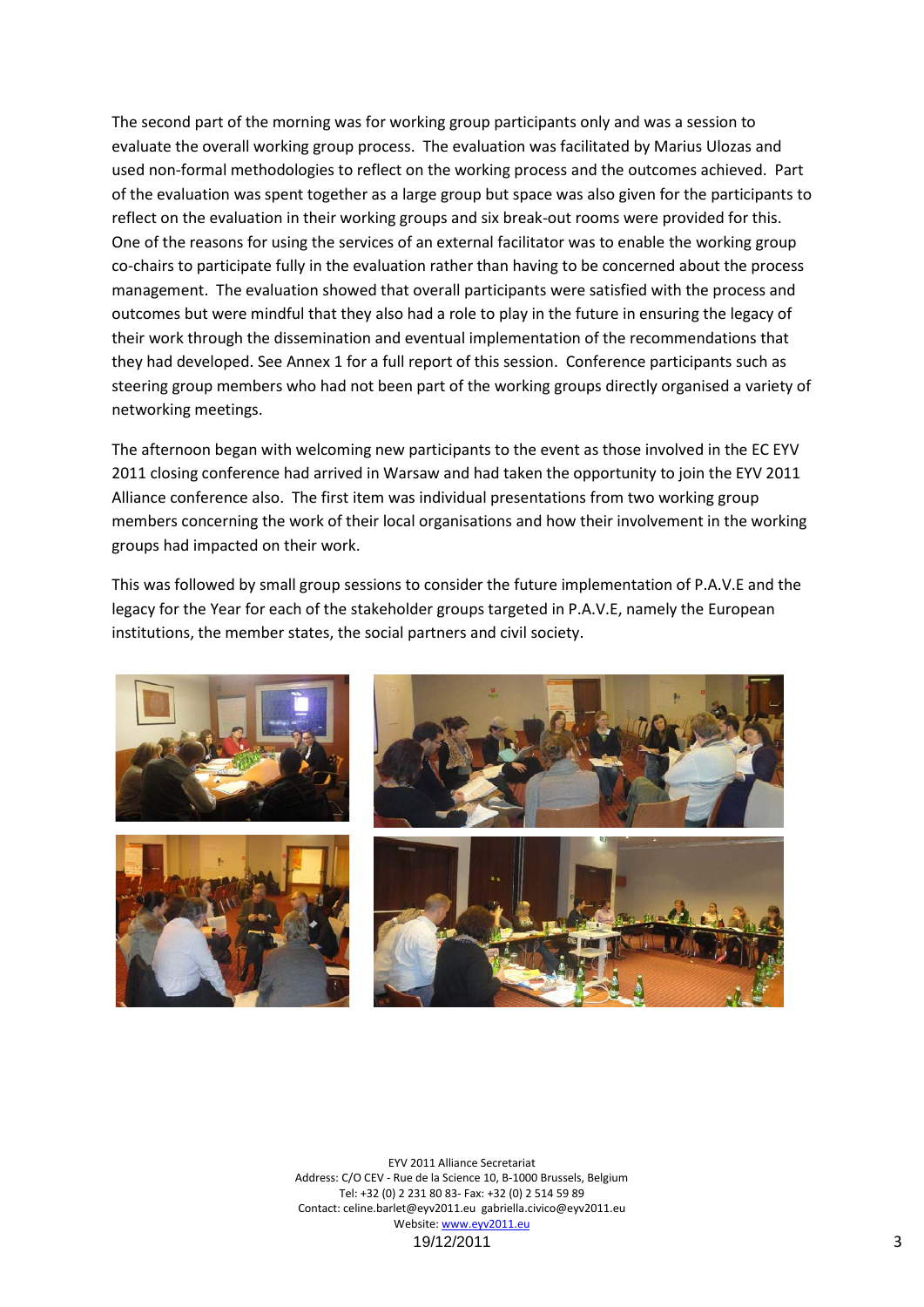After the individual sessions the groups shared their conclusions in a final plenary session that was attended by John Macdonald, Head of the EC EYV 2011 Task Force and Alexandra Krugly from the Polish NCB. As a key strategic partner for the working group process Mr Macdonald addressed the conference and expressed his satisfaction at the outcome of the working group process and reflected on the lessons learnt for future European Years in terms of working with other stakeholders to develop the policy agenda. This intervention was followed by one from Alexandra Krugly who in her role as the Polish NCB had been co-ordinating the drafting process of the NCB declaration that would be made in the EYV 2011 closing conference the following day. She described the intention and process of the drafting of the declaration and thanked the EYV Alliance for their interest and support for the initiative.

The conference closed with thanks to all the guests and participants who were invited to move on to the EYV 2011 closing conference also being held in Warsaw and to which all the participants were invited.

The statistics concerning the participation at the WG closing conference are provided as an annex to this report, as are the results of the evaluation of the event.

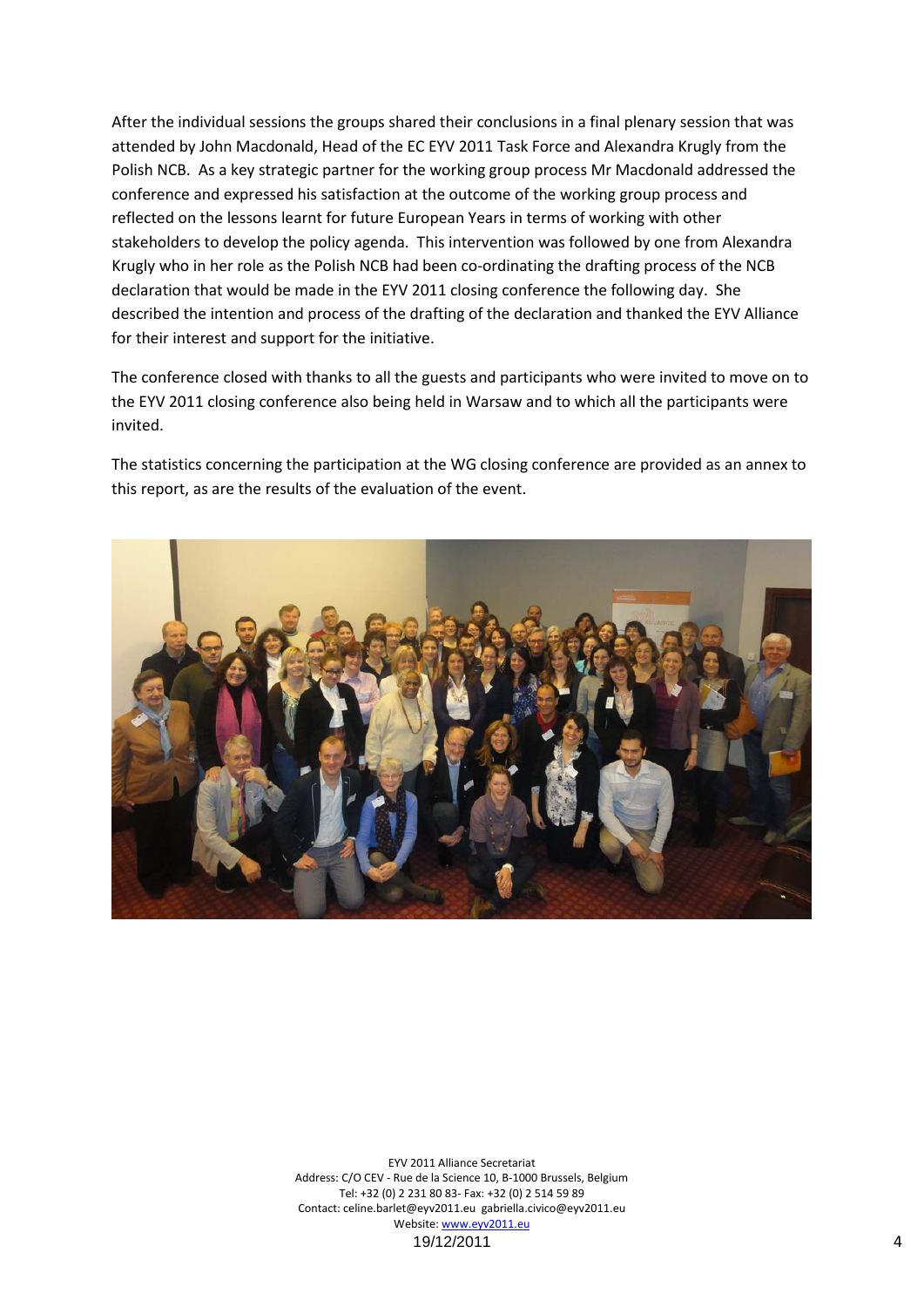# **Annex 1. Evaluation of the overall working group process**

EYV 2011 Working Group Evaluation session

30 November 2011 11am Warsaw, Poland

The session was facilitated by Marius Ulozas and was conducted in three parts using participatory and non-formal education methodologies. During the evaluation session the participants were asked to reflect on what were the achievements of the working group process and its outcomes.



#### **Part 1:**

The first task was answer some key questions that had been placed on flip charts fixed to the walls around the room. Participants were invited to answer the questions on an individual basis, writing their response on post-its that were provided of different colours and sizes. The colours and sizes were used according to personal preference without any additional coding or meaning.



The questions and responses collected were as follows:

#### **1. Composition of Working groups (size, mix of people, organizations)**

- Group size was fine and also the variety of people countries and organizations represented. I would have liked to have had more volunteers in the group though – there were almost only employees and I find that their thinking is slightly different.
- Size was good
	- o Allowed confidential and open discussions
	- o Mix allowed to share diverse approaches how to work with volunteers
	- o Allowed to exchange about the attitudes towards volunteers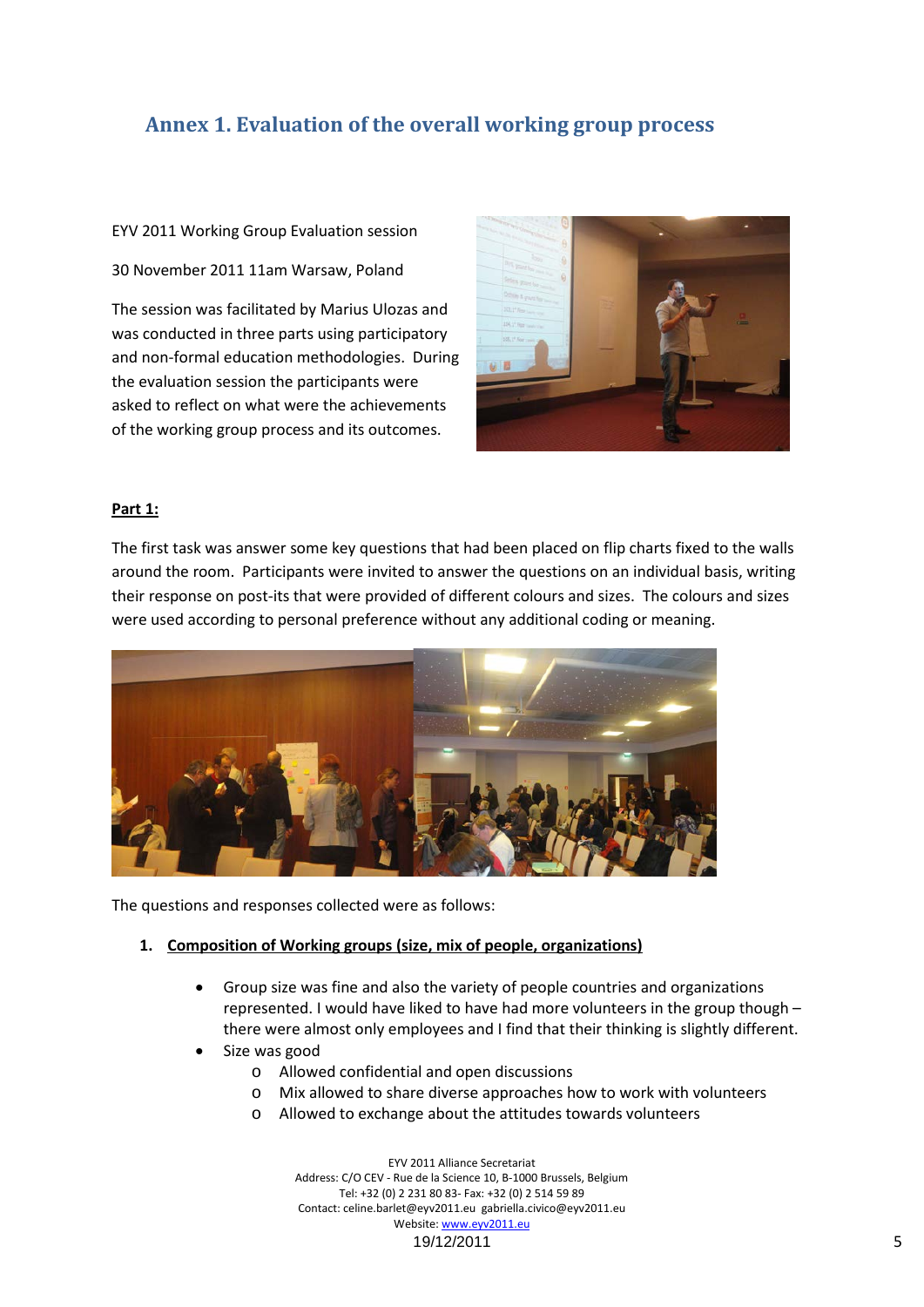- A bit too big (WG1)m in same time interesting to share, but difficulties to work efficiently
- We worked in smaller groups so it was fine. Problem was in cultures because majority of people were from southern Europe.
- The composition of the working group was done in a good mixture in terms of countries, East-West North-South and also in terms of organizations especially the participating working group member of a CSR – organization in the infrastructure group.
- For an "European" WG, I felt that
	- o I saw always the same people
	- o Problem of composition as not mixed enough
- Very Nordic oriented not balanced to represent the south and the new member states. Few people out of which few attended, so more balanced groups would have been better.
- Good balance between "European" and "National" organizations
- I think that it was lacking young people.
- The changing of people each time was detrimental to the commitment process
- Probably it could be better. However, having in mind good quality of final document my opinion is that of composition of the WG satisfied the needs of overall process.
- The WG on Legal Framework of Volunteering was well functioned. Not many people, well organized meetings and participants with a thorough knowledge of the topics discussed
- The composition was good but it had its pro and contra because not every member was involved every meeting. What brings new perspectives but also burdens because of lack of information about the process
- It was good insight into EC work, when the CSR officer held a presentation

### **2. To what extent you could realize your potential with group?**

- Had a number of opportunities to express views. "Wheel of quality" was initiated in my group as a drawing rather than long sentences
- In our group we often split up into even smaller groups of 2-3 concentrating on different issues. This was very good and made it possible for everyone to contribute with her/his own potentials
- In some case our work (as WG) was reviewed and not always this added value to our work but, in my opinion, eliminated very 'interesting' ideas.
- Open and safe environment for all to share and explore their potential
- As co-chair had to spend more time planning that able to contribute to content fully
- It was easy to get speaking time but more difficult to get through on the opinions. The differences between volunteers/employees and organisations doing social activities/other activities were quite big but also interesting
- We work together, I think there are no stars, but a reunion inside the group
- Felt minority views were not taken into account. Didn't feel totally free to express my opinion
- Very much up to one-self. If wanted to be an active member this was very well made possible. I had the feeling I was listened to + able to share and learn
- A lot as a co-chair. But I would manage even as a member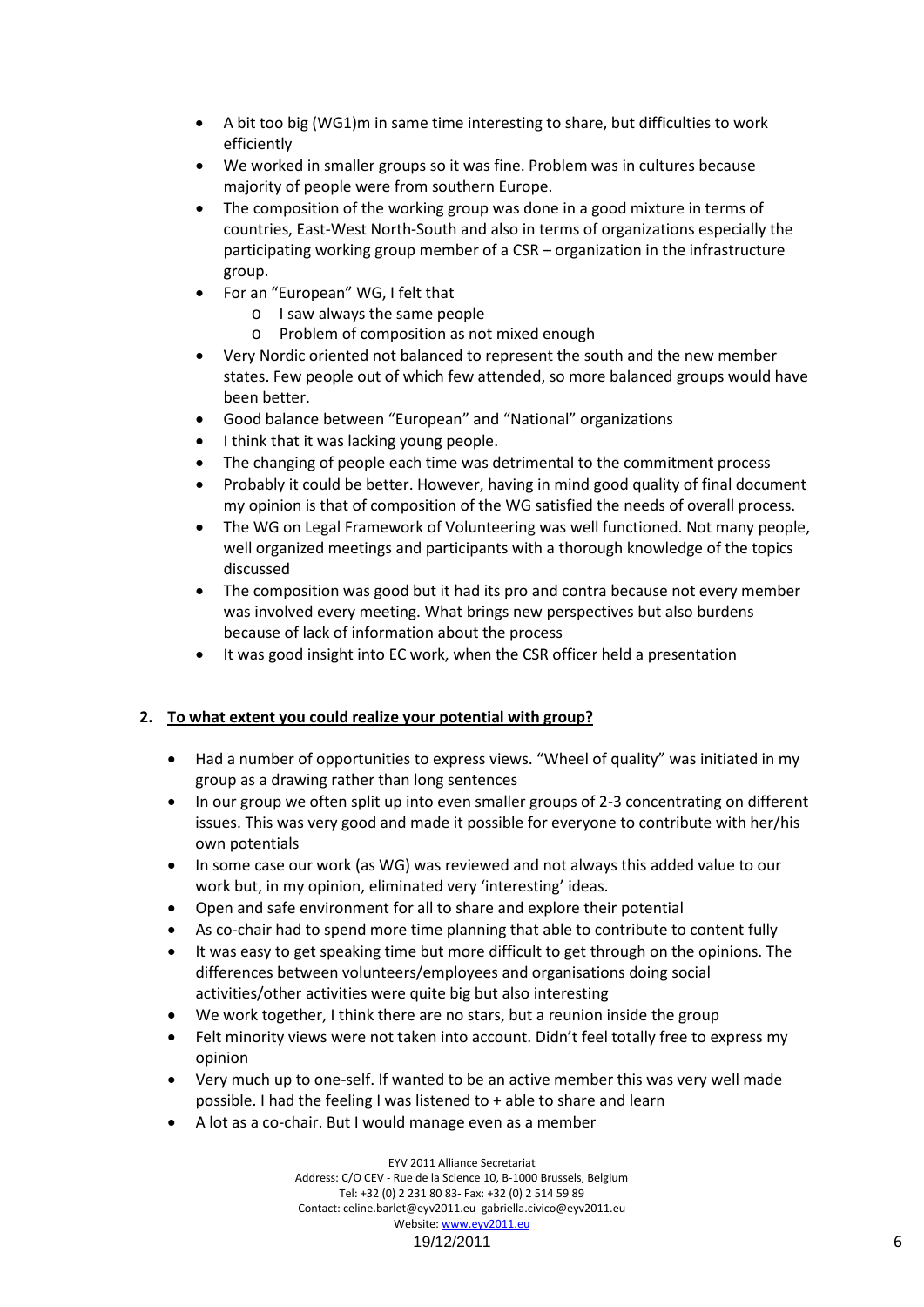- I was not proud of myself. I didn't feel confident enough
- I deeply regret that the work produced by us was rephrased!
- My potential as a lawyer in the infrastructure group and being an employee in an organization working with volunteers has been well realized: I could add some information from the national level of my organization. And I could support the group in finding more abstract wording which matches the "EU speak"
- Yes, because we're working in network, EYV working group in Europe, and EYV-working group in our own organization
- Not much, because I think I had a very good and wide understanding of the topic as compared to the other group members. It taught me to manage frustration of working with people at different level of knowledge on the topic
- Outcomes were over prescribed at the onset
- Seems that all had been decided in advance…
- More group work on definitions would have been good at the start, to baseline our understanding.
- I fear that all the framework answers were defined in advance! We worked in an organized framework.
- I am satisfied from my contribution however I couldn't give "my best" because of time, form of the work and balance of opinions. So, I know that I can do and offer more than my final contribution
- The work in the group required more my organizational skills than my professional experience, but I really felt needed for this purpose

### **3. Was framework supporting work of group? (number, length and setting of meeting)**

- I found it useful that the 6 groups kept in contact during the process, in order to avoid overlapping
- Our co-chairs and chairs did an immense good job
- Co-chairs set up the framework in a very good way, because we are the largest group with orientation, objectives and final goals
- Sometimes we had very few people attending (6 out of which 2 were the co-chairs) so dynamics and discussion were not always great in such a small group.
- Enough number of meetings, but a bit of lack of coordination from chairs:
	- o Orientation
	- o Objectives
	- o Methodology
- Little visibility of the work of other groups
- Too prescribed ahead of time
- September meeting seemed superfluous
- Was fine from May meeting. Difficulties at the beginning
- Generally yes. The co-chairs (No 5) were organized and we managed to cooperate with everything
- In Europe level is quite good, but we should have made this same group in our countries, even our regions/organizations
- Sometimes, lack of organization with the EU Conferences (Change of hotels…) but not so important
- We would have needed a stronger methodology and less content!
- More frequent WG meetings in the first semester.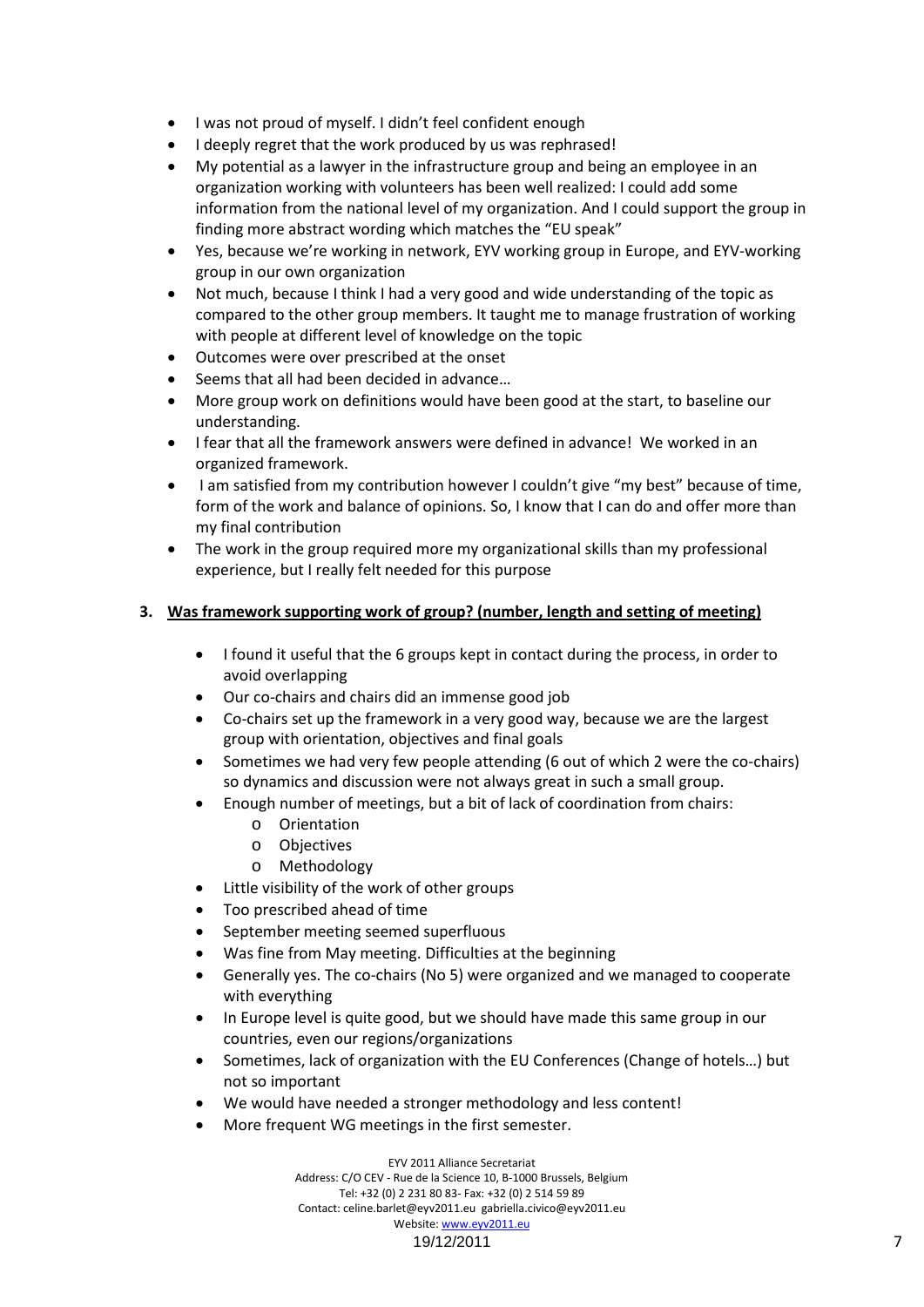- I could have imagined longer stay at a meeting. Not just 1.5 days but rather 2.5
- The number and setting of meeting was  $ok very$  well organized!
- Sometimes more time was needed… especially after May meeting when our working plan changed… in order to be on time with proposals for the EC Communication…
- Well organized by the secretariat. Sometimes we could have needed more help/advice on where to focus/how to move on – from some kind of external facilitator visiting the group
- The framework was quite well but it was a pity that the last conference takes place within the week/volunteers can't participate
- Gaps between meetings could mean that momentum was lost possibly more frequent but shorter meetings would have been useful. Locations fine for me
- We could have used more resources (printing, copying was an issue)
- Meetings in different countries are better

### **4. Was something blocking effective group work?**

- We had experienced team members --> positive results
- Languages! Too much English + 27 languages in Europe
- We did not know what will be the result of these meetings (expectations)
- Lack of dynamic during and in between the meetings
- Nothing crucial that WG couldn't manage!
- Different levels of information depending on the co-chairs
- The different styles of the co-chairs worked when they were together on balance but on occasion when only one there this affected the slant
- Lack of organization and structuring the work from the co-chairs... Maybe due to lack of ownership?
- No! Excellent co-chairs work! We were guided very well and had a really smooth process.
- A missing link to the work at national level
- The native speaker was looking for the right "words" in English
- People were very much anchored in their local contexts and found it very difficult to think things out at a policy level/eu level.
- The one page outcome of the groups work in P.A.V.E is a bit disappointing! We should have made sure that a larger amount of our work was saved as Annexes to PAVE on the webpage
- The low responsibility of EU in the field of volunteering
- I think we should have had a stronger methodology before the year, and less detailed description of the content of the WGs
- I was disappointed with the changes between meetings related to format, number of pages etc. because in the beginning we had started to work on something, then we had to leave it and work on something else or in a different process! So we had to abandon the initial work…
- The introduction to the work and the goals should have been more clear in order for the groups to be able to work well from the beginning – we wasted a lot of time in our first meeting in January
- In some case, session with a guest blocked effective work because the discussion was about themes not so linked with our work
- The lack of future of the P.A.V.E (We give it tomorrow, then what?)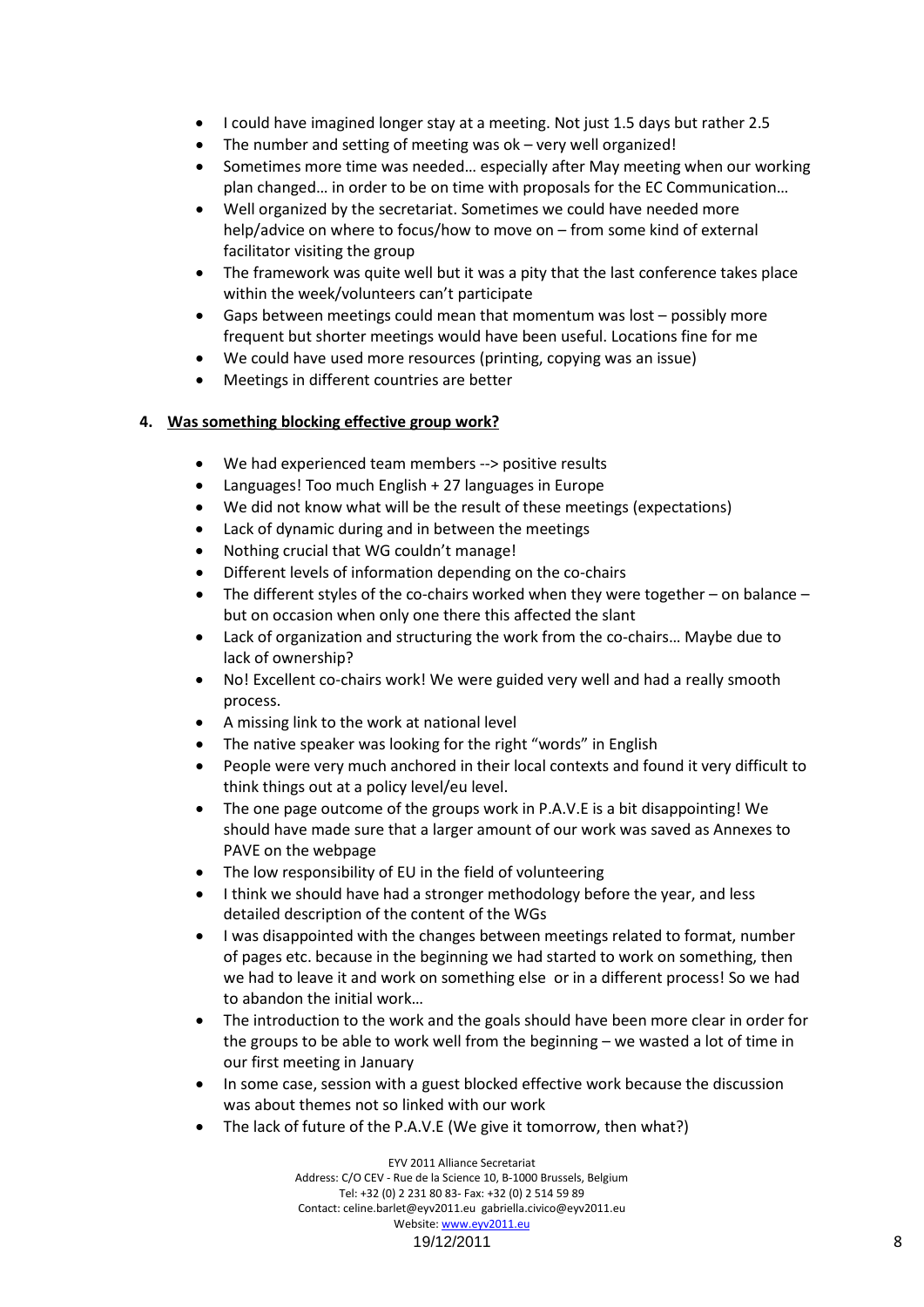- Confusion over what was needed/expected from final piece of work
- Too short deadlines to review documents. Bearing in mind everyone has a full-time job nothing under 5 working days is acceptable
- Feel could have achieved more if the timing of the P.A.V.E had been better integrated into Commission timeline there has been quite a mismatch of timing in retrospect + I think we lost a lot of opportunity to use more of the group potential
- Constant sub-groups under the main group. One smaller one would have been more effective
- There was not a standard of communication from steering group down to working groups – so different groups had different levels of information
- I feel that the timeline recommendation in May, interfered with our own ideas and planning, we could have achieved more
- Changes in the instructions on how the final document should look like especially section 1 of P.A.V.E.

## **5. Work and communication between meetings**

- "Homeworks" didn't work. The majority of work was done in the meetings and by co-chairs in the meeting.
- Our chair was very active + ensured all possible means to involve every one all the time. Well done Pavel
- I expected more structure and guidance from the chairs, but the end result is fine
- Good! At the beginning especially, but later we lost a little the track!
- Time consuming but interesting. Unless some debates can't be done by email.
- Our group did not do great in between the meetings. Apart from very specific feedback provided sometimes, not much went on between the meetings (not because it wasn't needed, but...)
- Sometimes too much spam. People were telling all the same just in other words
- Great job by co-chairs. But because of the difficulty of some topics, it should have given more instructions
- There wasn't much work done between meetings which was a bit disappointing although cochairs did give people the opportunity. Not sure there was enough sense of responsibility
- Work between meetings didn't work
- Communication was good, a lot of e-mailing, calling and phone conference. Everyone participated as much as they could
- Very good communication by Gabriella &Celine
- Well documented. Reminders were useful
- Lack of dynamic, even if we were all communicating
- Good enough! Often it has been more useful than which one during meetings
- This was not too good but hindered with changing people
- Didn't really utilized the shared workspace on the internet
- Communication was good people "did whatever was possible" in-between. Good guidance from our co-chairs!
- It was good, but because we did not know each other before, it would have been good to get to know each other better (getting a list of participants)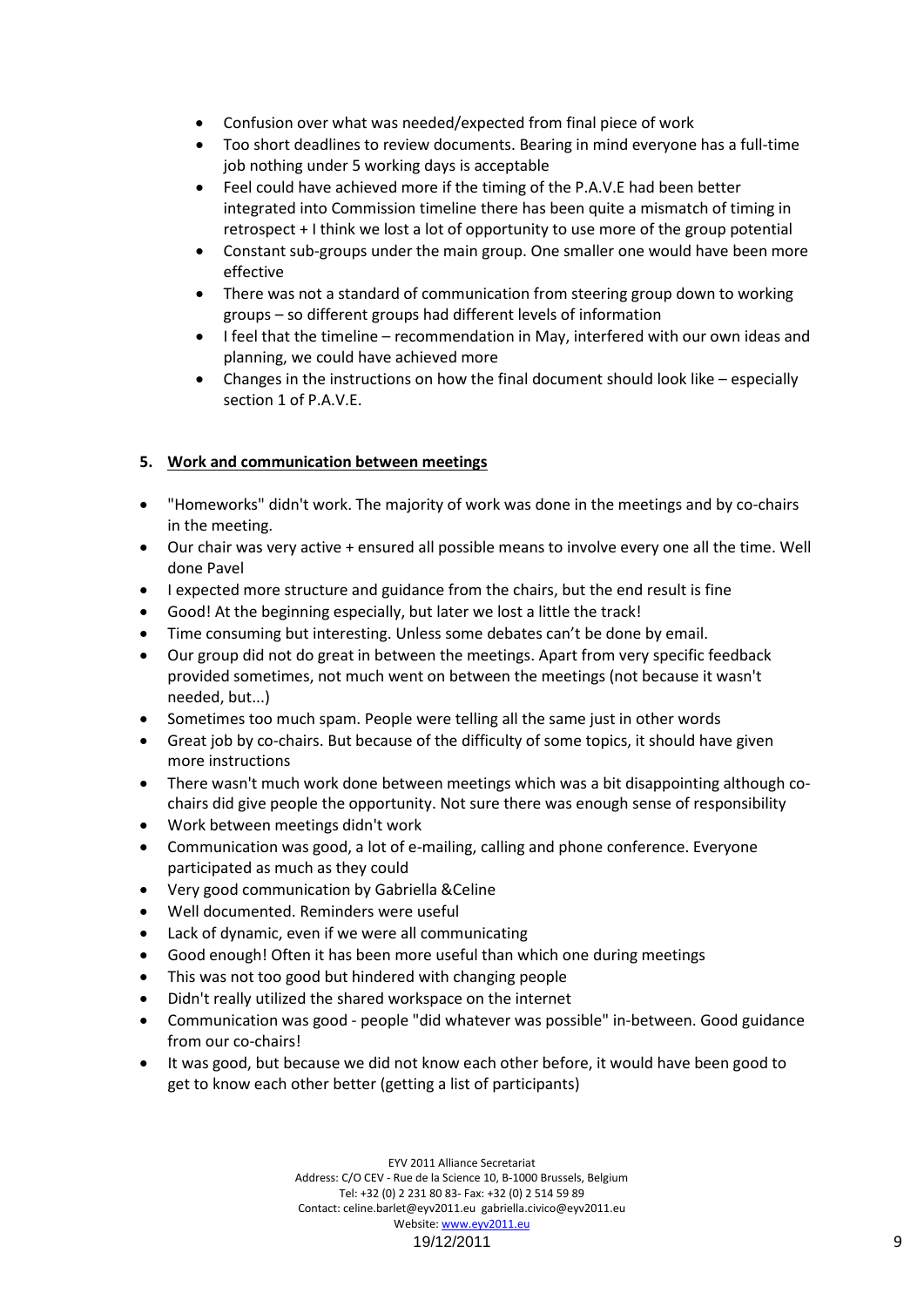- Well organized offering the opportunity for equal participation and to be informed about WG results achieved if you were not present. Also I would like to mention useful online tool for communication (on the official website)
- Relying almost entirely on e-communication does not succeed in geographically isolated areas (like Wales)
- Group interaction between meetings worked only at the end... The first half of the year nothing special happened. Also halve of the group were involved in the second half...
- Excellently well: we kept in contact by emails + phone conferences very good indeed
- Mail is not efficient. There should have been more than doc repository.
- Didn't work well, people too busy and email communication is not very efficient, but don't know how to change this

#### **6. Being involved in only a part of meetings. Co-nominees? How were they integrated?**

- We shared the same office so it was easy
- worked well
- We knew each other before, this made easy. And so working through mail easier.
- co-nominee system wasted resources
	- o of the individuals, because it takes a lot of effort to catch up with the process
	- o of the groups to ensure the full opportunity of participation
	- o good that all co-nominees could attend some of the meetings
- Tricky and unclear as role division changed in the beginning TWICE. The unclear state of roles was annoying.
- My co-nominee never appeared in any meeting the whole year...
- So dynamic and proactive
- They were highly integrated. Always getting all the information and communicating with their nominees. Their inputs were taken into account.
- Possibility to work between the meetings helped to overcome this challenge. However there is a question how good was communication among the co-nominees during this process.
- It was in fact very difficult to keep the co-nominees updated, because so little written material was distributed after the meetings
- Only one meeting where I and my co-nominee couldn't make. I got the information how it went from my WG.
- At first difficult later we were integrated + worked well together
- System of co-nominees did not function in my case, I never was in touch with this person
- No 1 person came just once!
- They were integrated but I think not participating in each meeting affected the process and I'm not sure how much discussion and sharing there was between each pair
- Sometimes difficult as it can slow down the speed of the group probably not a bad thing
- Meeting schedule was not made for volunteers who had to take several days off their work
- Co-nominees were a little off-topic after not attending one meeting. Even if you read reports you do not understand or follow everything that was discussed in the meeting.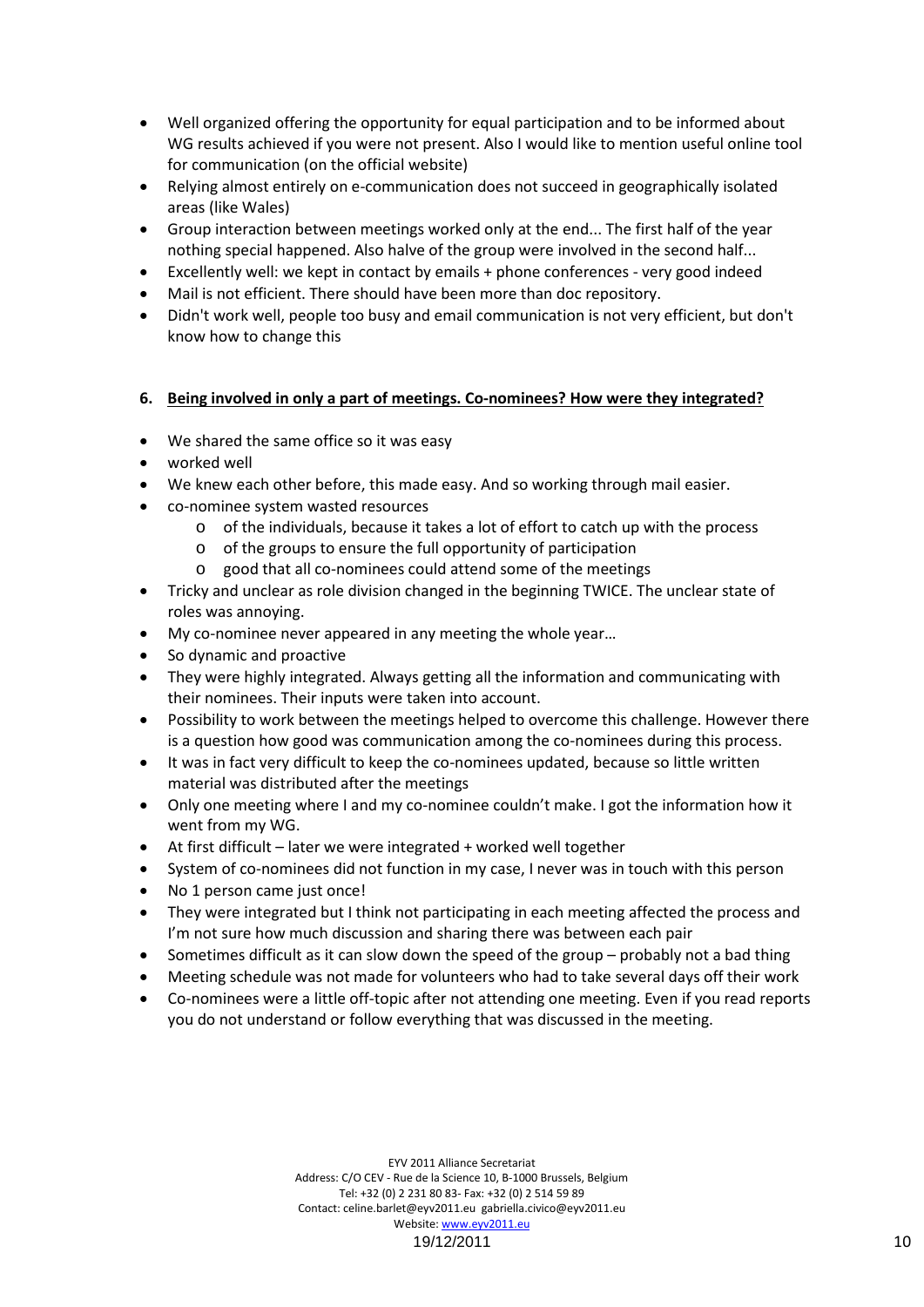#### **Part 2:**

Participants were grouped according to the six working groups that had been active throughout the year. Each group was provided with a breakout room to consider as a group the following aspects.

- 1. Their team composition / mix of experiences, organisations etc
- 2. The facilitation and co-facilitation of the group's work by the co-chairs.
- 3. The framework of meetings (duration, agenda, setting)
- 4. Communication between the meetings.
- 5. The extent to which they knew what was happening in other groups and how this impacted on their work.

Their conclusions were compiled on flip charts and presented to the whole group in a plenary session.

There was general consensus that the perceived "goal post" changing and lack of clarity concerning expectations and methodology of the work of the groups made reaching the objectives more challenging. The role of the Steering Group and the proximity of the SG meetings to the WG meetings (the day before) were cited as challenging in this respect. Some groups mentioned that the lack of diversity of countries and sectors represented in their group meant that they were prevented from achieving a truly European overview whilst others said that they were happy with the balance. The changing situation with regard to the participation of co-nominees was also mentioned as something that affected the work (it was originally planned that only one of the conominees would attend each meeting and later there was the possibility for both of them to participate).

The need for shorter meetings as a way to involve more volunteers was highlighted as was the suggestion that all the meetings should have been held in the first half of the year and not spread either side of the summer break as this caused some slowing down in the working rhythm.

Not receiving the Draft 2 of P.A.V.E in good time to consider it in detail before the final working group meeting in September 2011 was also listed as a negative factor in the ability to achieve the expected outcomes. (Steering Group members had received the draft in August 2011 but not all had distributed it to their WG members that the secretariat did the day before the meeting following a decision in the SG meeting).

One working group mentioned that for communication the online workspace where all the WG documents and reports were stored and available to all WG members could have been utilized much more than it was. All the groups addressed the lack of communication between the groups and lack of awareness about what the other groups were doing.

There was general appreciation for the work of the co-chairs who had been positive throughout the process and managed to maintain the commitment and involvement of the WG members whilst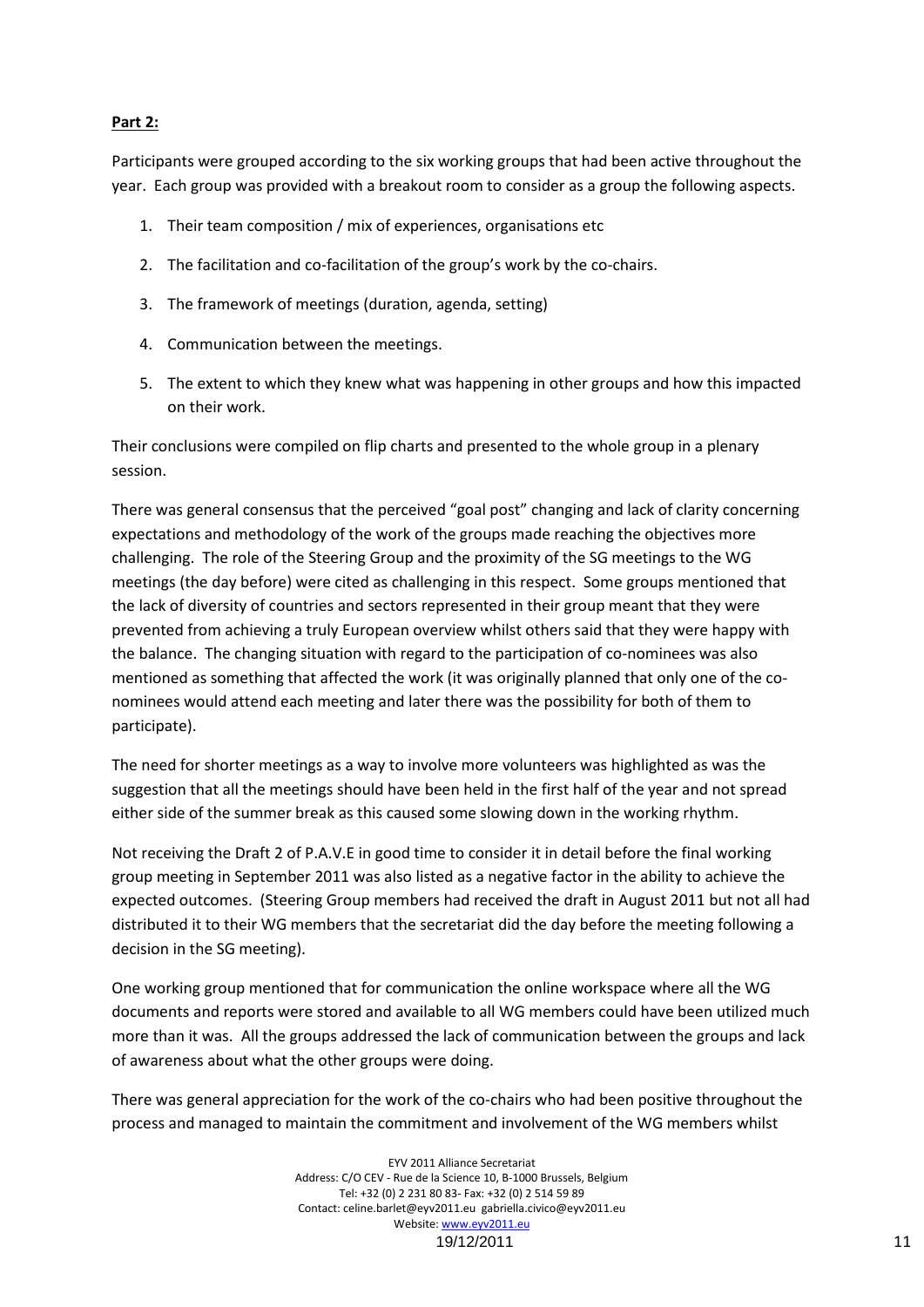adapting to the changing situations. The idea of having co-chairs as opposed to a single chairperson was highlighted as positive.

#### **Part 3:**

Yes / No Statement exercise. Participants moved to their Right for No and their Left for Yes. They were then invited to share with the group why they were standing where they were.

**1) Throughout the year I knew what was happening in other working groups**



**2) My organisation is satisfied with involvement and results of EYV2011 Alliance**

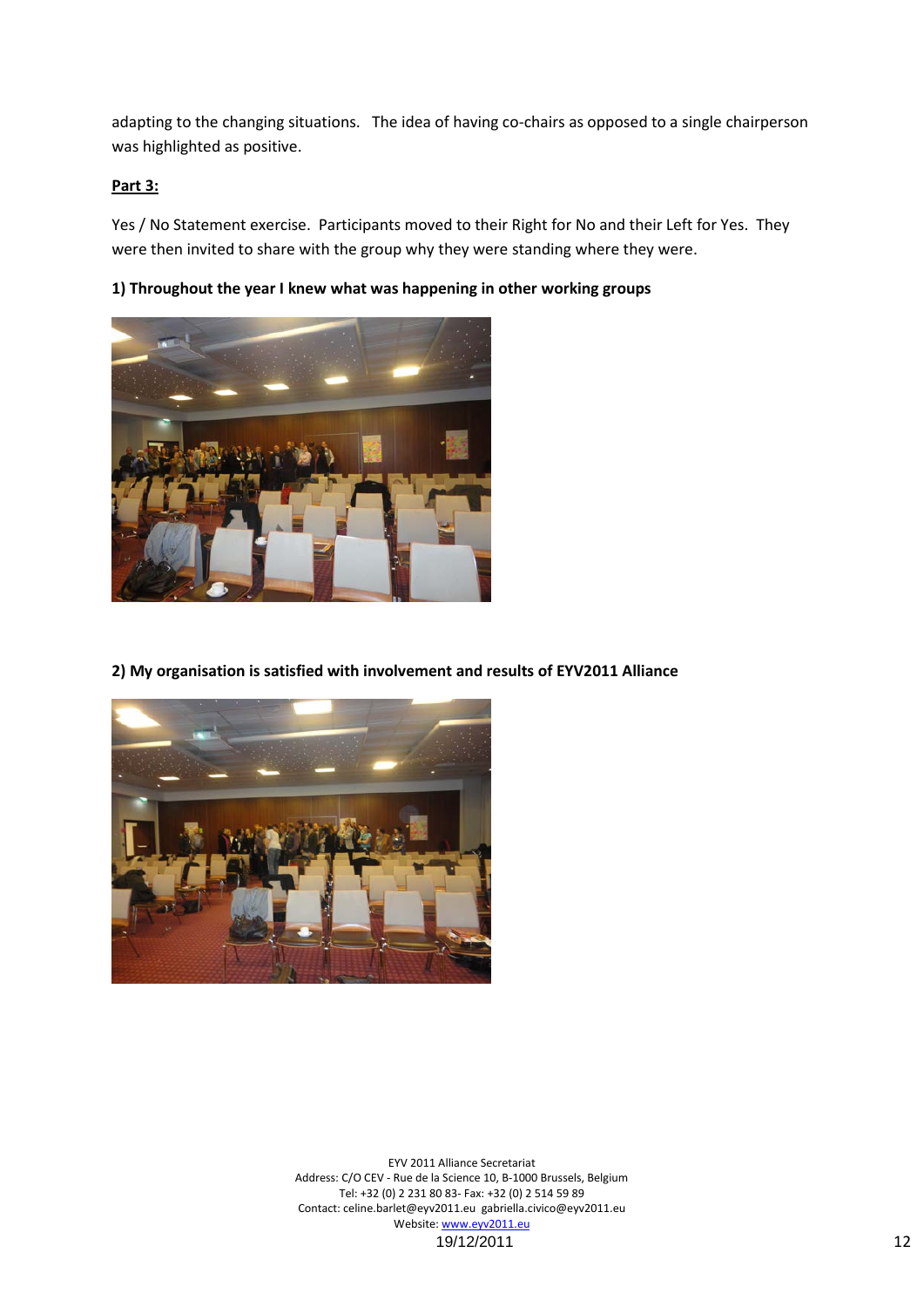## **3) We managed to achieve tangible results**



**4) With this meeting our cooperation will finish**

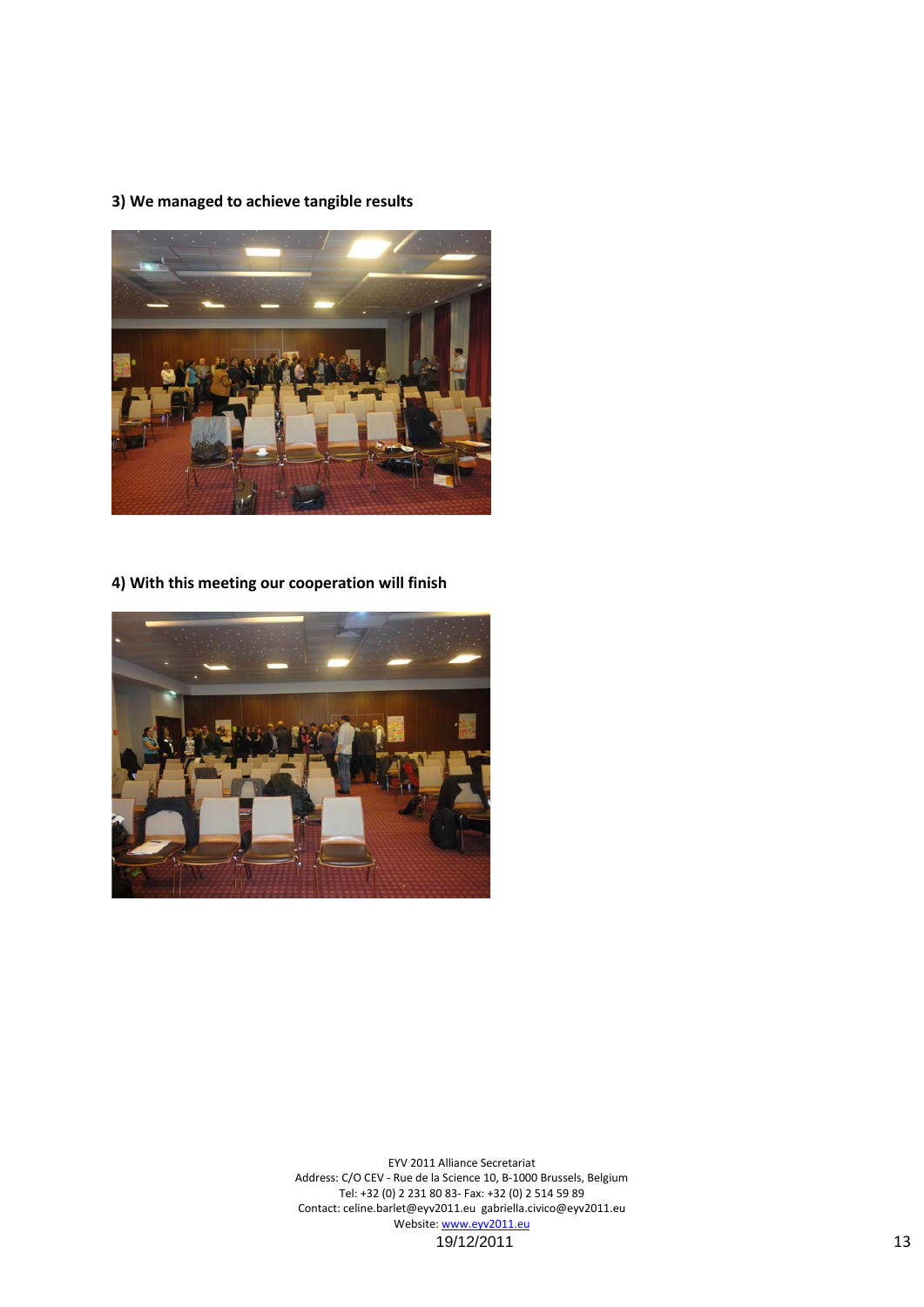# **Annex 2. Participation Statistics, EYV 2011 Alliance Working Group Closing Conference \***

![](_page_13_Figure_1.jpeg)

| WG Closing Conf Participant's status |     |
|--------------------------------------|-----|
| <b>Employed</b>                      | 53% |
| <b>Volunteer</b>                     | 47% |

![](_page_13_Figure_3.jpeg)

| <b>KOC participant's countries of residence</b> |                               |  |
|-------------------------------------------------|-------------------------------|--|
| <b>Countries</b>                                | <b>Number of Participants</b> |  |
| Austria                                         | 2                             |  |
| Belgium                                         | 12                            |  |
| <b>Bulgaria</b>                                 | 1                             |  |
| Bosnia and Herzegovina                          | 1                             |  |
| Czech Republic                                  | 1                             |  |
| Denmark                                         | 3                             |  |
| Estonia                                         | 1                             |  |
| Finland                                         | $\overline{c}$                |  |
| France                                          | 7                             |  |
| Germany                                         | 6                             |  |
| Greece                                          | $\overline{2}$                |  |
| Hungary                                         | $\overline{2}$                |  |
| Italy                                           | 1                             |  |
| Lithuania                                       | 1                             |  |
| Malta                                           | 1                             |  |
| Portugal                                        | 2                             |  |
| Romania                                         | 1                             |  |
| Serbia                                          | 1                             |  |
| Spain                                           | $\overline{2}$                |  |
| Switzerland                                     | 1                             |  |
| <b>The Netherlands</b>                          | 4                             |  |
| <b>United Kingdom</b>                           | 10                            |  |
| <b>Number of EU countries</b>                   | 19                            |  |
| <b>Number of Non-EU countries</b>               | 3                             |  |
| <b>Total number of countries</b>                | 22                            |  |

EYV 2011 Alliance Secretariat Address: C/O CEV - Rue de la Science 10, B-1000 Brussels, Belgium Tel: +32 (0) 2 231 80 83- Fax: +32 (0) 2 514 59 89 Contact: celine.barlet@eyv2011.eu gabriella.civico@eyv2011.eu Website: www.eyv2011.eu

19/12/2011 14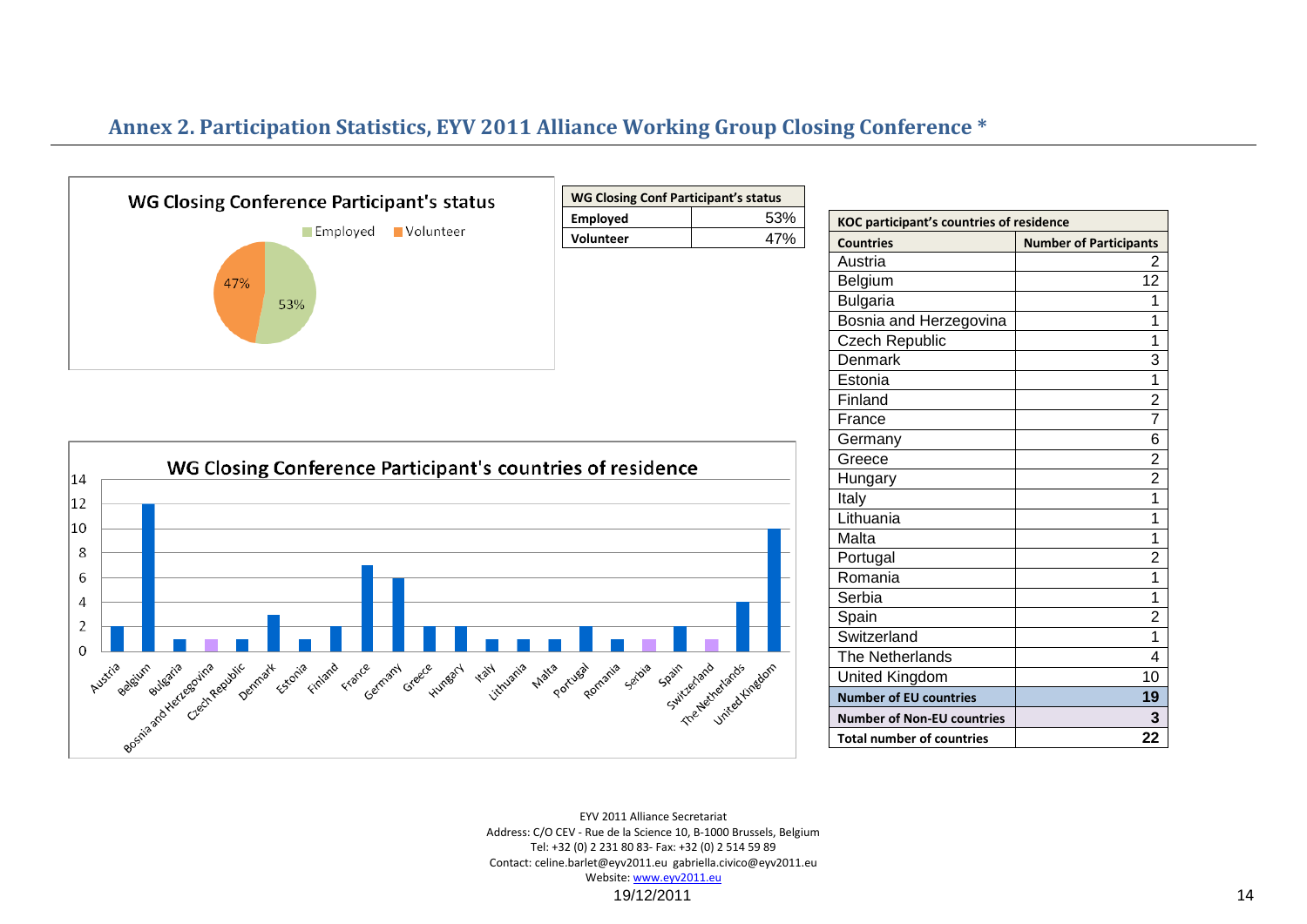![](_page_14_Figure_1.jpeg)